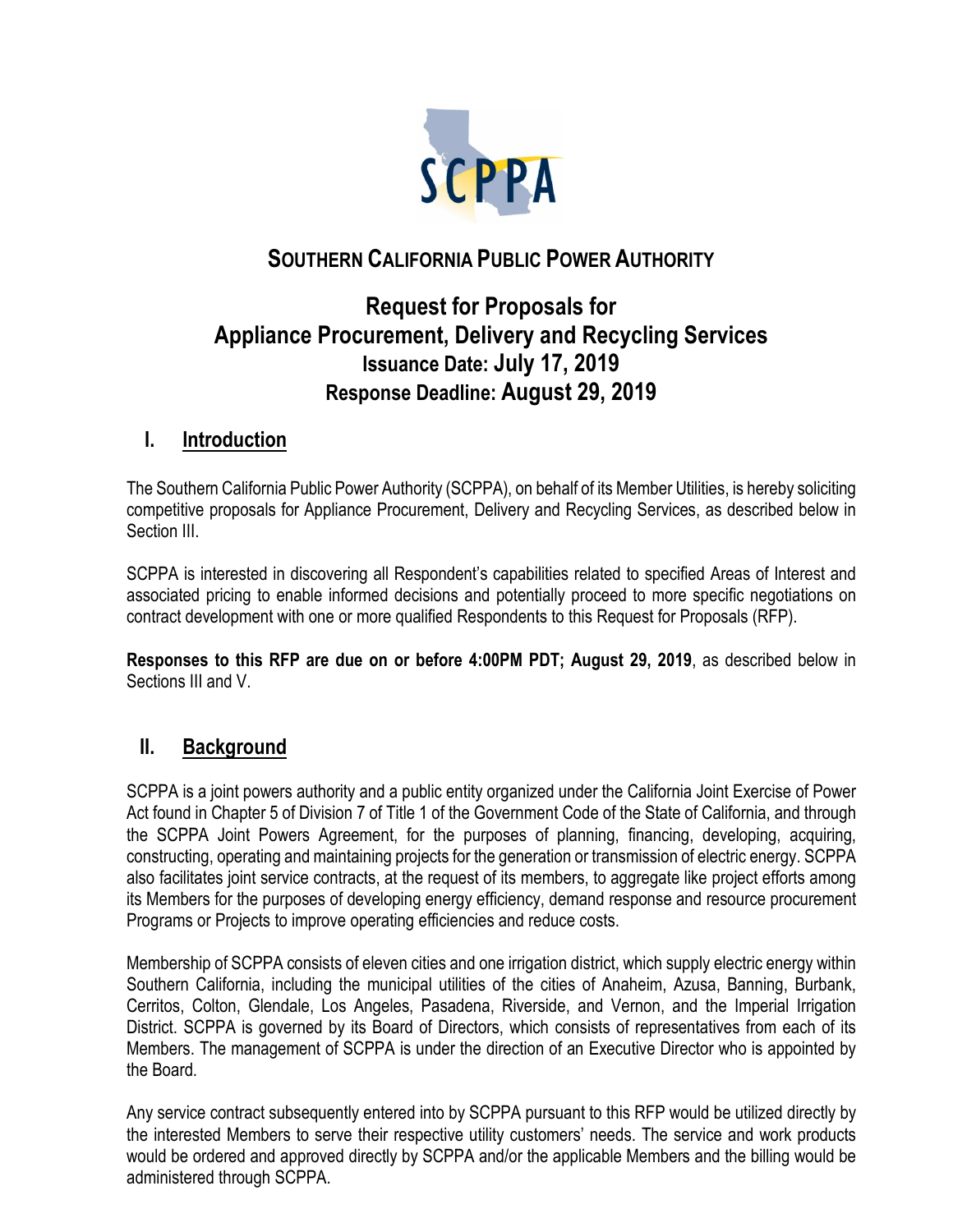## **III. Areas of Interest**

SCPPA aggregates services on behalf of its Members for Energy Efficiency programs in support of the goals of AB 32, AB 2021 and SB 1037. These programs include Refrigerator Exchange and Residential Appliance Recycling programs which provide for the acquisition and distribution of energy efficient refrigerators for lowincome and non-profit customers, and the recycling of eligible residential appliances.

SCPPA has issued this Request for Proposal (RFP) to develop a list of qualified firms capable of providing one or more the Services described below, as Areas of Interest. Proposals submitted in response to this RFP must meet the requirements and specifications presented below.

### **1. Appliance Procurement**

- Appliances that the participating Members may procure from the successful Respondent to this RFP must be, at a minimum, ENERGY STAR® rated and approved. SCPPA requests a cut or specification sheet of such appliances, which should include the make, model, size, efficiency tier, product color, and features for the following types of appliances:
	- o Refrigerators
	- o Clothes Washers
	- o Dish Washers
	- o Room Air Conditioners
	- $\circ$  Other Appliances that are offered by the Respondent that may or may not be discussed as part of this RFP
- Respondents should provide a list or lists of any appliances that are offered by the Respondent and meet performance standards in excess of the Federal Standards or ENERGY STAR® ratings such as the Super-Efficient Home Appliance initiative (SEHA) criteria by the Consortium for Energy Efficiency (CEE), with specification of the rating criteria that exceeds ENERGY STAR®. This list would include the associated cut or specifications sheets, as defined above, for any and all such appliances exceeding the Federal or ENERGY STAR® standards.
- Water consumption specifications for applicable appliances should be included in all appliance lists referenced above.

## **2. Appliance Recycling Services**

- The Appliance Recycling Services shall meet the Environmental Protection Agency (EPA) standards for Responsible Appliance Disposal (RAD) as follows:
	- o Collect used refrigerators, freezers, window air conditioning units, dehumidifiers and other appliances from customer facilities within our member service territories, and implement best practices for the recycling/disposal of these units in compliance with federal, state, and local laws, including; safe disposal of hazardous waste products, and recycling of all recoverable, durable materials, to the extent possible:
		- Using environmentally sound methods to remove, process, manage, and recycle or eliminate chlorofluorocarbons (CFC) in refrigerants and foam insulation found in refrigerators to prevent their release into the atmosphere, securing all permits for CFC recycling equipment in accordance with local airquality regulations and ensuring that operators are certified to perform the recycling activities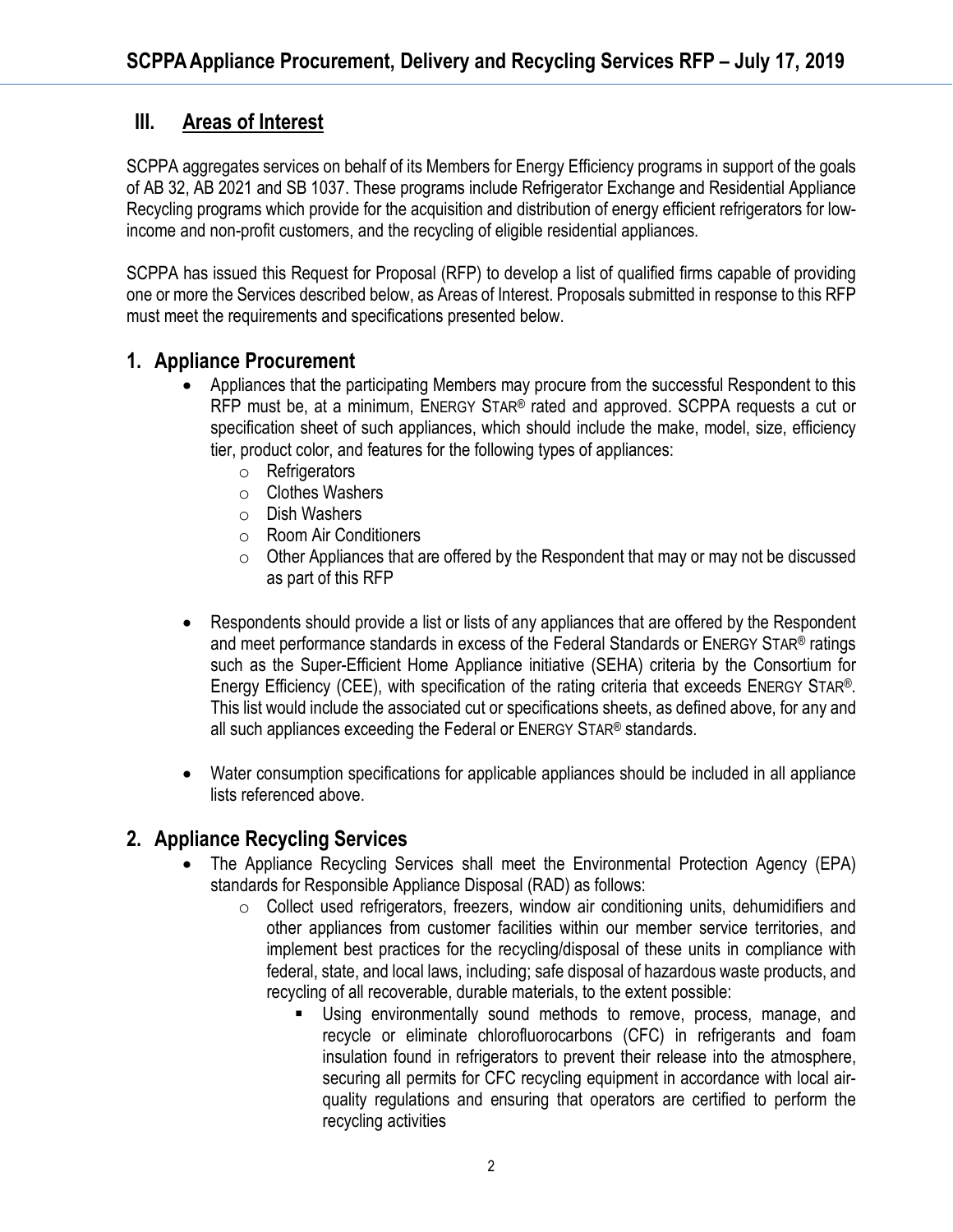- **Proper recovery and management of refrigerant: Under Section 608 of the 1990** Clean Air Act Amendments (40 CFR Part 82 Subpart F), no refrigerant may be vented during the disposal of appliances; therefore, refrigerant must be recovered at equipment end-of-life. Refrigerant must be properly recovered (per §82.156), meaning that at least 90% of the refrigerant must be recovered if the compressor is operating, and at least 80% must be recovered otherwise; alternatively, the refrigerant can be evacuated to four inches of mercury vacuum. Refrigerant must either be reclaimed by an EPA-certified reclaimer (per §82.164) for reuse, or destroyed using environmentally acceptable methods in accordance with applicable federal, state, and local environmental regulations.
- Proper recovery and management of mercury: Mercury waste, such as switches and relays, must be recovered from appliances prior to disposal or shredding, sent to a qualified recovery facility that has appropriate hazardous waste management permits, and managed in accordance with applicable federal, state, and local hazardous waste regulations (e.g., waste must be properly packaged prior to transport). The federal hazardous waste regulations under the Resource Conservation and Recovery Act (RCRA) can be found in Title 40 of the Code of Federal Regulations, Parts 260-279. Respondent shall also meet the State of California regulatory hazardous waste requirements if different from federal requirements.
- Proper recovery and management of used oil: Any used oil recovered from refrigeration units must be managed in accordance with the federal standards outlined in 40 CFR 279 or the equivalent state regulations. Before recycling and disposal, used oil must be stored in appropriate containers in good condition and with no visible leaks. Per the RCRA used oil rebuttable presumption, refrigerants must be reclaimed from the used oil to the fullest extent possible, and the used oil cannot be mixed with used oil from sources other than refrigeration units; otherwise, the used oil must be classified as a hazardous waste or it must be proven (through testing) that it does not contain significant concentrations of hazardous substances (i.e., >1,000 ppm total halogens).
- Processing of appliances, using environmentally sound methods to safely remove, process, manage and dispose of polychlorinated biphenyls (PCBs). PCBs would most likely be found in a capacitor. If the capacitor does not state "contains no PCBs" or the capacitor (or refrigerator) was manufactured before 1979, assume that the capacitor contains PCBs (see 40 CFR 761.2 (a)(4) for PCB concentration assumptions and 40 CFR 761.3 for definitions). If the capacitor contains PCBs, which are regulated for disposal, and is leaking, then disposal of the capacitor must be in accordance with 40 CFR 761.62(a) or (c). If the capacitor contains PCBs, which are regulated for disposal, and is not leaking, then disposal of the capacitor must be in accordance with 40 CFR 761.60(b)(2). Storage of PCB capacitors, which are regulated for disposal, must be for no more than one year and must be in accordance with 40 CFR 761.65.
- Proper recovery and destruction of Ozone-Depleting Substances (ODS) foam blowing agent: ODS foam must be removed from appliances and foam blowing agent must be reclaimed or destroyed using environmentally acceptable methods.
- $\circ$  Provide copies of all Hazardous Waste Manifests and their corresponding Certificates of Disposal and Recycling and or Certificates of Destruction.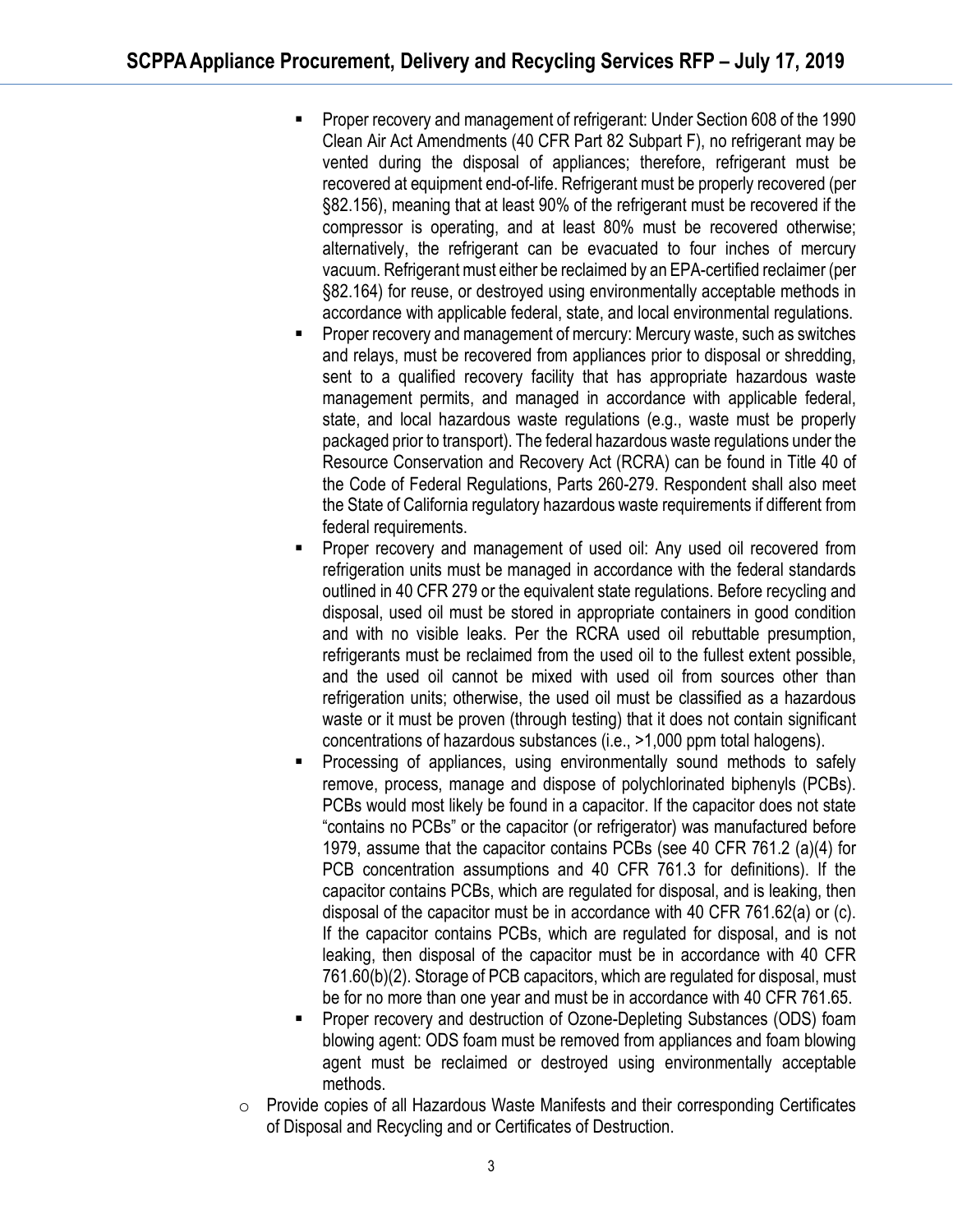- o Securing all necessary permits and licenses from Federal, State and local agencies for the handling, transportation and storage of all hazardous wastes and materials, and the collection, transportation, processing and recycling of household appliances.
- $\circ$  Tracking and reporting program information annually to the EPA including: the number of appliances collected; type and quantity of refrigerants reclaimed/destroyed; type and quantity of foam blowing agent reclaimed/destroyed; weight of metals, plastics, and glass recycled; and quantity of hazardous waste products managed and used oil recovered.

## **3. Appliance Delivery Services**

- Logistical services in support of Appliance Recycling programs, which include inventory services, warehousing, delivery of appliances and any other program incentives (such as Light Emitting Diode  $(LED)$  bulbs), installation and change out of displaced units<sup>1</sup>, which is defined as any appliance as listed within Section 1 (Appliance Procurement).
	- o Warehousing, delivery, installation of new units.
	- o Removal and disabling of displaced and spare appliances.
	- o Scheduling and confirming appliance delivery/change–out appointments by telephone in a timely manner and other services that may be necessary to affect the delivery, setup and installation of appliances such as inspection of grounded outlets in conformance to program guidelines. The preferred model shall provide for a full-service telephone center at which customers may schedule pick-ups and recycling. Provisions should also be made to process customer requests for recycling services through the internet.
	- o Screening, hiring bonding and training of an adequate staff to perform these logistical functions.
	- $\circ$  Provisions for proper and effective operations, including: transportation equipment and fleet services, collection operations, customer services functions, purchasing and billing capabilities, inventory tracking and control and warehousing capabilities, computerized data collection and analysis operations.
	- o Preparing periodic inventory tracking and progress reports to properly monitor the effectiveness of the Appliance Delivery Program services. A web-based reporting and tracking system to facilitate requests for deliveries and appliance pick-up is preferred.

## **4. Incentive Processing**

- Process and send incentive payments to program participants in support of Appliance Recycling programs.
	- $\circ$  Design method of payment and envelope, including all Utility information requested, such as Utility logo and program specific language.
	- $\circ$  Staff call center to handle all calls related to incentive payments.
	- o Perform annual escheatment, if required, and send letter to customers, per California escheatment rules.

<span id="page-3-0"></span><sup>&</sup>lt;u>.</u> <sup>1</sup> A unit is defined as any program appliance or efficiency improvement measure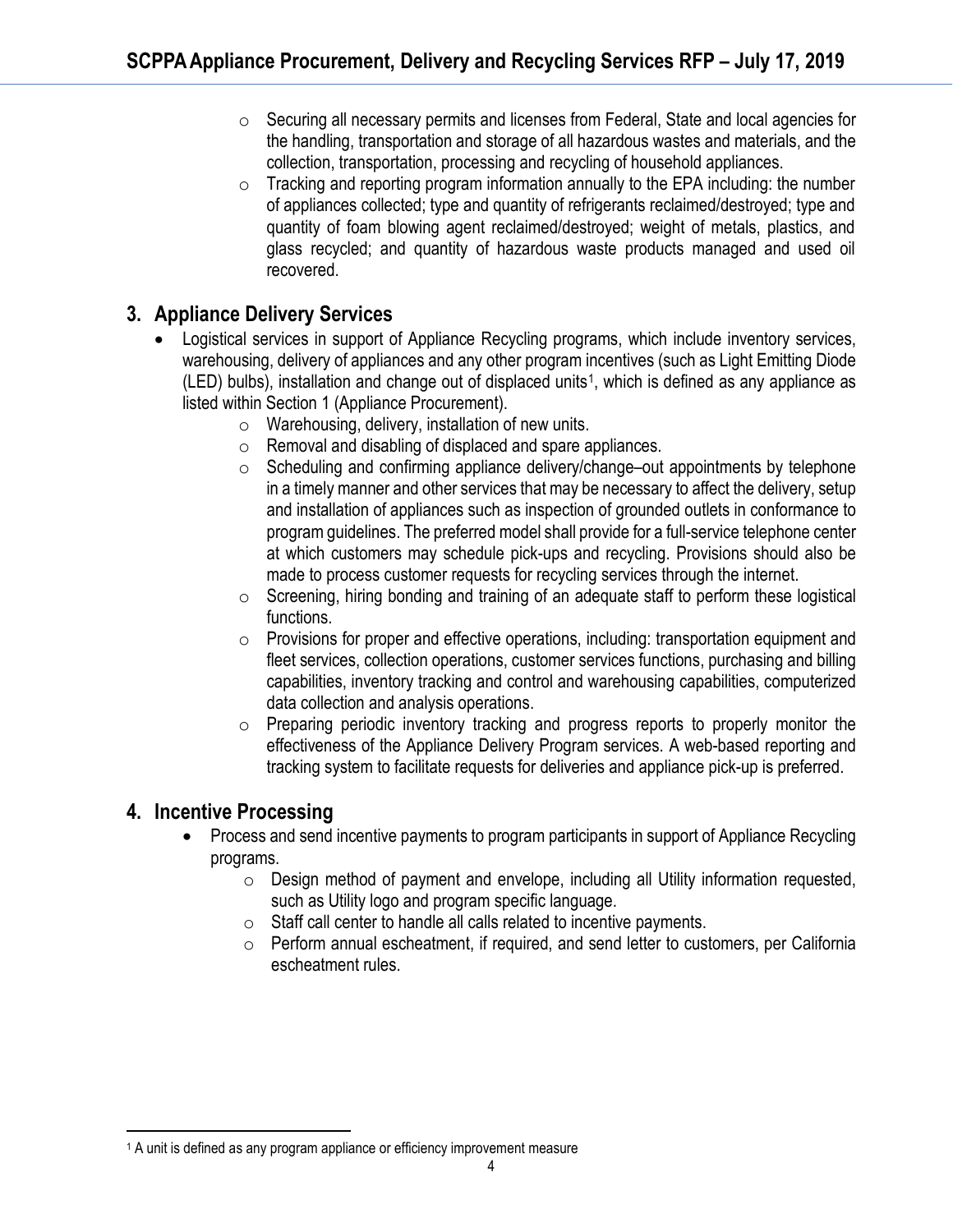# **Timeline / Schedule\***

| SCPPA RFP for Appliance Procurement, Delivery and Recycling Services Selection Process |                              |
|----------------------------------------------------------------------------------------|------------------------------|
| <b>Schedule of Requirements</b>                                                        | <b>Target Date(s)</b>        |
| <b>Issue RFP</b>                                                                       | July 17, 2019                |
| Questions Due                                                                          | 4:00 PM PDT; August 12, 2019 |
| Responses Due                                                                          | 4:00 PM PDT; August 29, 2019 |
| Review of Responses                                                                    | September - October 2019     |
| Interviews (if necessary)                                                              | September - October 2019     |
| Selection of Respondent(s)                                                             | September - October 2019     |

**\***Timeline/Schedule is subject to change at sole discretion of SCPPA.

## **IV. Proposal Submission Required Elements**

#### **1. Transmittal Letter Content:**

- a. A brief statement of the Respondent's understanding of the work to be done and commitment to perform the work as scheduled, including:
	- i) statement of work specifications; and
	- ii) reference to any proposed contractual terms and conditions required by the Respondent; and
	- iii) a summary of exceptions taken to the RFP requirements; and
	- iv) any and all expectations from SCPPA including, but not limited to: requirements definitions, strategy refinement, and staffing requirements to support the proposed project or program implementation.
- b. An officer authorized to bind must sign the proposal on behalf of the Respondent and must include the following declarations on the transmittal letter:

"This proposal is genuine, and not sham or collusive, nor made in the interest or in behalf of any person not herein named; the Respondent has not directly or indirectly induced or solicited any other Respondent to put in a sham bid, or any other person, firm or corporation to refrain from submitting a proposal; and the Respondent has not in any manner sought by collusion to secure for themselves an advantage over any other Respondent."

- **2. Respondent Information**: Provide legal name of Company or Individual, physical street address, the name(s) and title(s) of the individual(s) authorized to represent the Respondent, including telephone number(s) and email address(es).
- **3. Proposal:** Proposals must include a description of the proposed project or program, how it meets (or does not meet) each of the objectives of this RFP, and a detailed description addressing all of the Areas of Interest. Respondents may also include additional services, products, tasks, task elements and/or functions that may not be part of or included in the RFP, but are deemed by the Respondent to be pertinent and potentially valuable to SCPPA or its Members. SCPPA will have full discretionary authority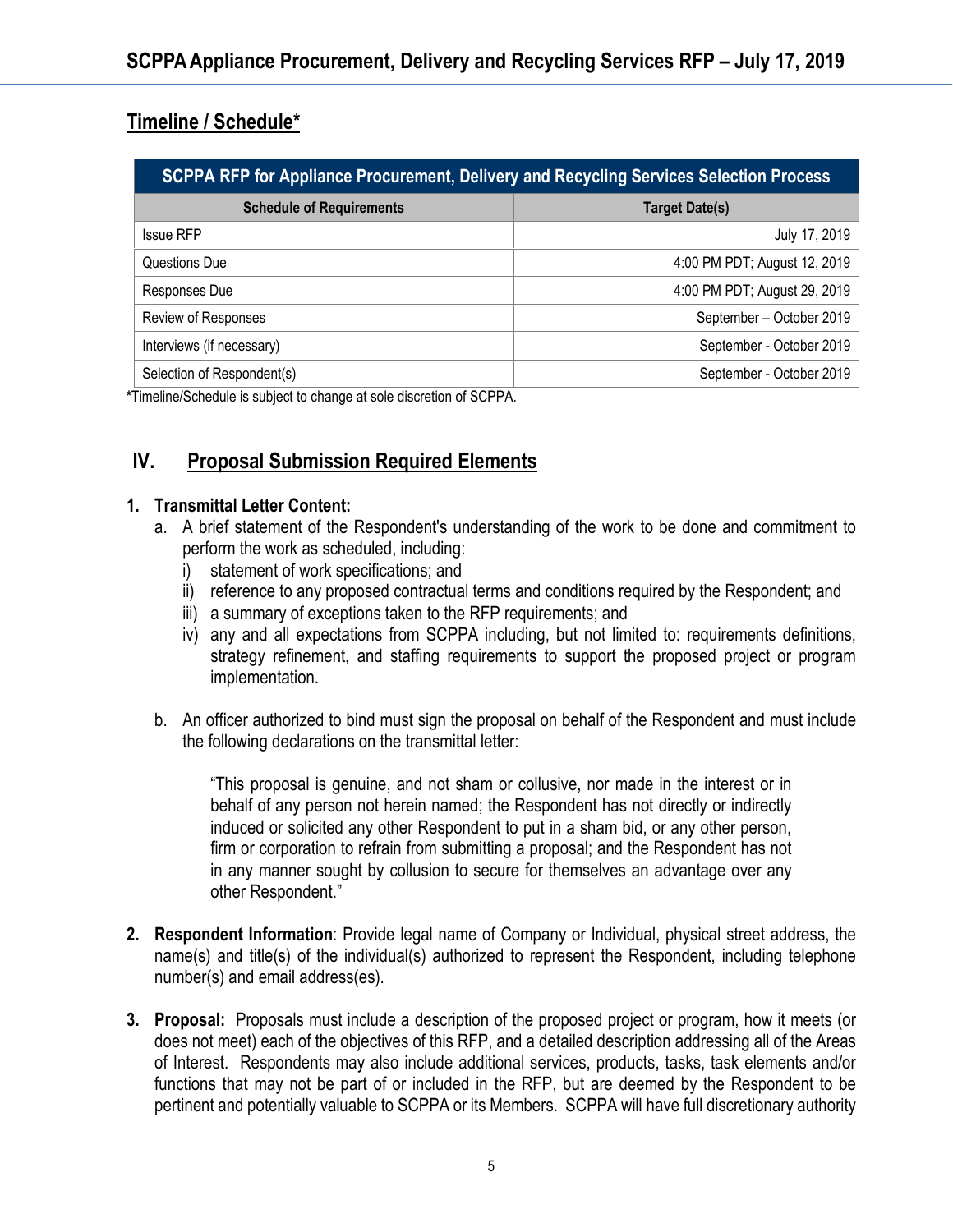to consider, accept and/or reject without cause such supplemental information that is not directly requested, included in or made part of the RFP.

- **4. Fees:** Pricing in all Proposals should be made based on good faith estimates of the requirements defined in this RFP. Please include all necessary details of specific examples or estimates of the fees, labor rates and service charges. Describe how the fees, rates or charges will be determined. Respondents shall also be prepared to provide a breakdown of the applicable overheads and fringe benefit costs that are part of any labor rates and other direct costs associated with the services to be performed.
- **5. Experience:** Respondent shall clearly identify project participants and management team, including:
	- a. Describe your firm's experience as may be applicable to this RFP, your organizational structure, management qualifications, and other contract related qualifications, including number of years firm has been in business.
	- b. Specify key employees and describe their qualifications, experience and duties related to this RFP, including the office location(s) where work will be performed, in addition to the physical street address referenced above.
	- c. Provide a commitment statement for the retention and use of key employees as proposed, their availability to initiate and sustain the proposal, as well as planned supplemental employees if key personnel are not available to assure project delivery.
	- d. State whether Respondent will use subcontractors to perform services pursuant to the contract. Should the use of subcontractors be offered, the Respondent shall provide the same assurances of competence for the subcontractor, plus the demonstrated ability to manage and supervise the subcontracted work. Subcontractors shall not be allowed to further subcontract with others for work. The provisions of any contract resulting from this RFP shall apply to all subcontractors in the same manner as to the Respondent.
	- e. Respondent shall indicate any and all pending litigation that could affect the viability of Respondent's proposal, continuance of existing contracts, operation or financial stability.

#### **6. References:**

- a. Describe whether the Respondent has, within the last five (5) years, rendered any service to SCPPA or to any of SCPPA's Members, either as a contractor or subcontractor, either under the current Respondent's name or any other name or organization. If so, please provide details (status as prime or subcontractor, brief description of the contract, contract start and end date, the contract administrator name, and total actual contract expenditures).
- b. If the Respondent has not rendered any service within the last five (5) years to SCPPA or to any of SCPPA's Members, then please provide references over that period with the details described above including the counterparty for which services were provided.
- c. Identify existing related or relevant projects or programs which Respondent developed and/or operates that would demonstrate Respondent's capabilities in this area.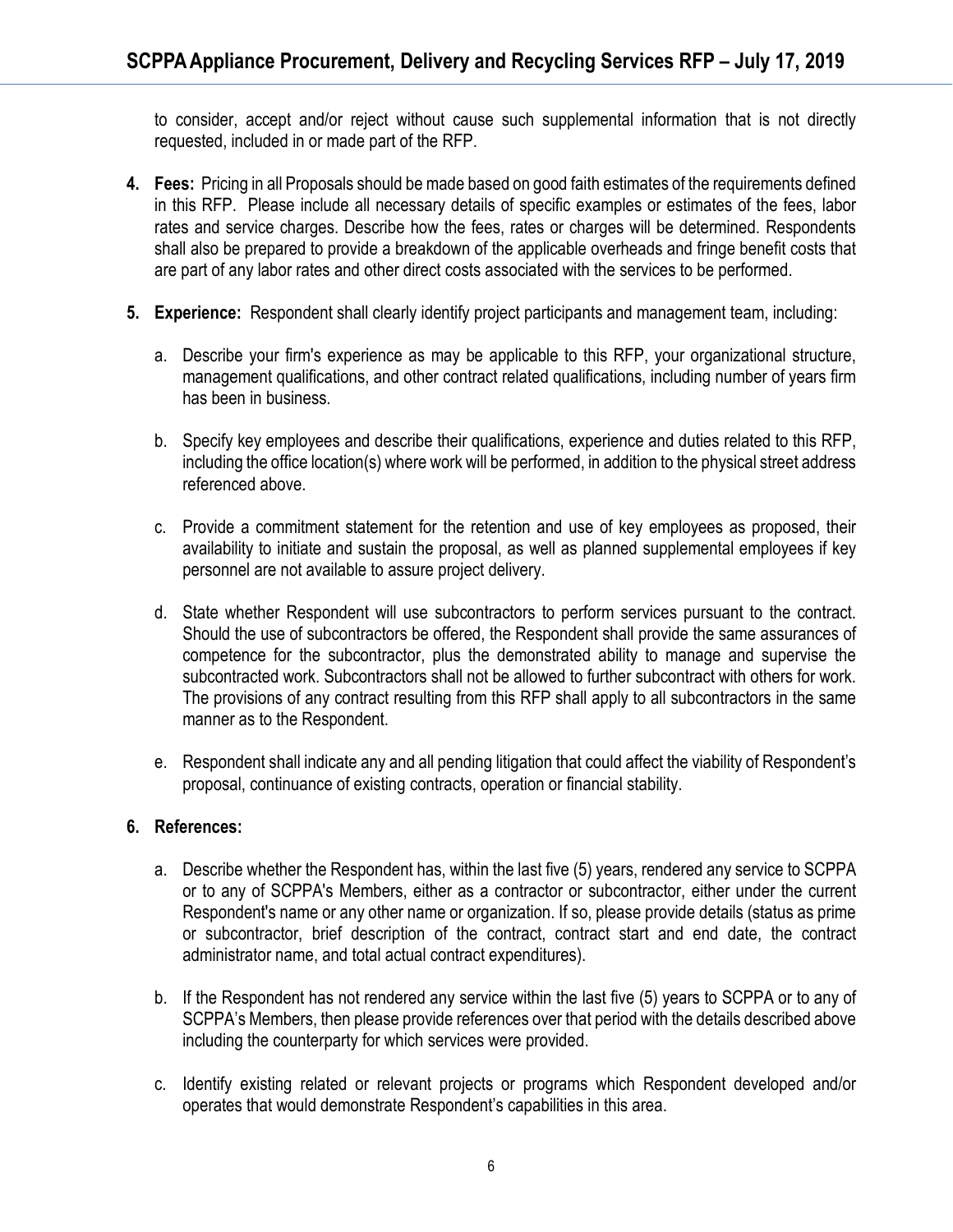d. Describe relevant program development and implementation experience, approach, and provide a list of references for similar projects completed.

## **V. Proposal Submission Delivery Requirements**

There will not be an initial Respondent's conference associated with this RFP. The deadline to submit questions on this RFP will be **4:00PM (PDT) on August 12, 2019**. All clarification questions should be submitted electronically via email to: [ApplianceRFP@scppa.org,](mailto:ApplianceRFP@scppa.org) referencing **Appliance Procurement, Delivery and Recycling Services RFP** in the subject line. Answers to questions that SCPPA, at its sole determination and discretion, deems to be substantive or that would place the inquisitor at a distinct and unfair advantage to other potential Respondents will be posted on SCPPA's website at <http://www.scppa.org/page/RFPs-Programs> as soon as a practicable after the date received, but no later than **August 20, 2019**. It is the responsibility of potential Respondents to review this website for any and all postings.

#### **One (1) electronic copy of your response and any supporting documentation must be delivered via email no later than 4:00 PM PDT on Thursday, August 29, 2019 to [ApplianceRFP@scppa.org.](mailto:ApplianceRFP@scppa.org)**

Additionally, one (1) hard copy of the submittal may be, but is not required to be, submitted with the electronic copy of your submittal, no later than the time and date referenced above, to:

> Southern California Public Power Authority Appliance Procurement, Delivery and Recycling Services RFP Attention: Joanna Lopez 1160 Nicole Court Glendora, California 91740

No contact should be made with the Board of Directors, committees or working group representatives, or SCPPA Members concerning this RFP.

All information received by SCPPA in response to this RFP is subject to the California Public Records Act and may be subject to the California Brown Act and all submissions may be subject to review in the event of an audit.

### **VI. Terms and Conditions**

- 1. SCPPA reserves the right to cancel this RFP at any time, reject any and all proposals and to waive irregularities.
- 2. SCPPA shall determine at its sole discretion the value of any and/or all proposals including price and non-price attributes.
- 3. Proposals may be sub-divided or combined with other proposals, at SCPPA's sole discretion.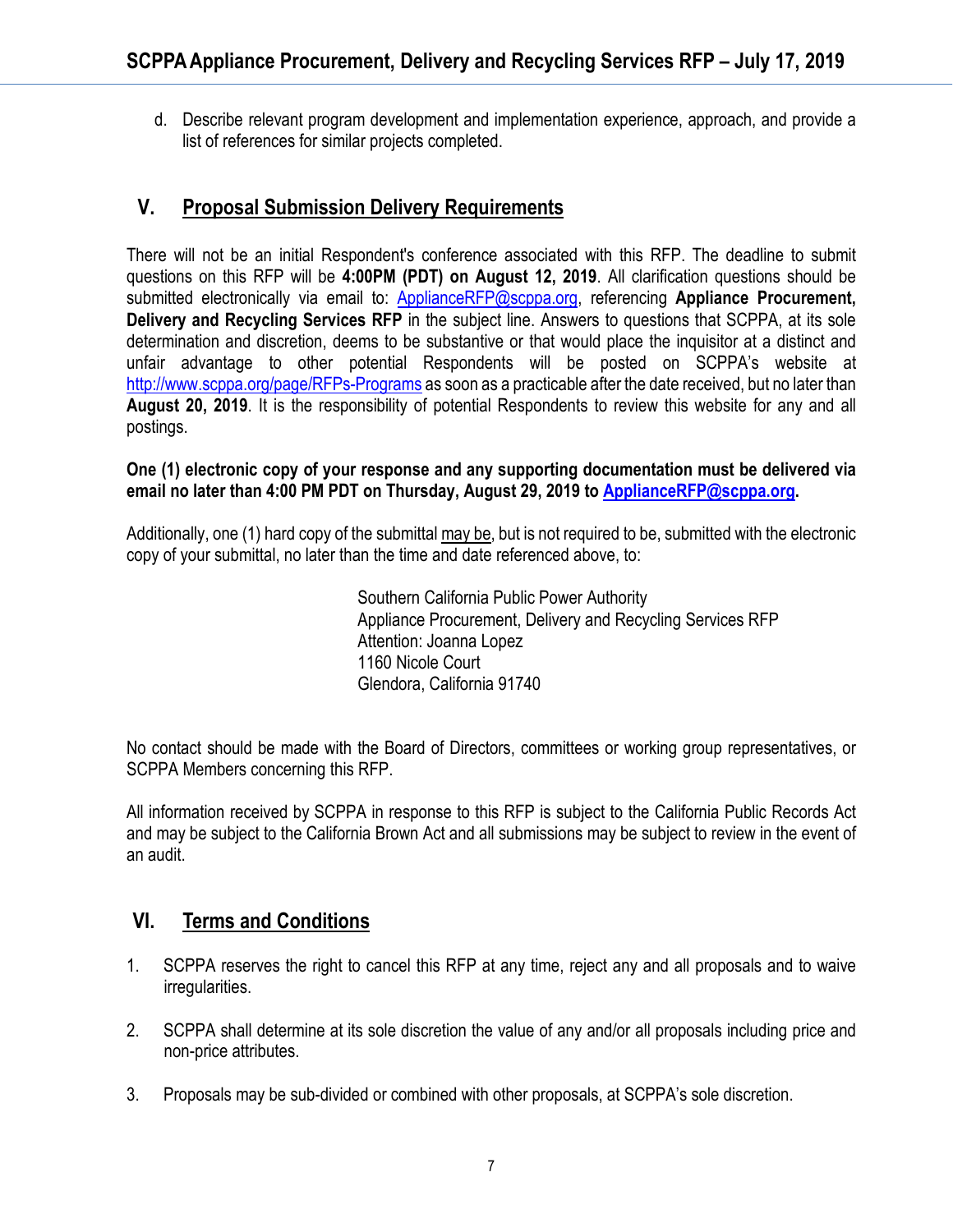- 4. SCPPA shall perform an initial screening evaluation to identify and eliminate any proposals that are, for example, not responsive to the RFP, do not meet the minimum requirements set forth in the RFP, are not economically competitive with other proposals, or are submitted by Respondents that lack appropriate creditworthiness, sufficient financial resources, or qualifications to provide dependable and reliable services for this RFP.
- 5. SCPPA reserves the right to submit follow up questions or inquiries to request clarification of information submitted and to request additional information from any one or more of the Respondents.
- 6. SCPPA reserves the right, without qualification and in its sole discretion, to accept or reject any or all proposals for any reason without explanation to the Respondent, or to make any award to that Respondent, who, in the opinion of SCPPA, will provide the most value to SCPPA and its Members.
- 7. SCPPA may decline to enter into any potential engagement agreement or contract with any Respondent, terminate negotiations with any Respondent, or to abandon the request for proposal process in its entirety.
- 8. SCPPA reserves the right to make an award, at its sole discretion, irrespective of price or technical ability, if SCPPA determines that to do so would result in the greatest value to SCPPA and its Members.
- 9. Those Respondents who submit proposals agree to do so without legal recourse against SCPPA, its Members, their directors, officers, employees and agents for rejection of their proposal(s) or for failure to execute or act on their proposal for any reason.
- 10. SCPPA shall not be liable to any Respondent or party in law or equity for any reason whatsoever for any acts or omissions arising out of or in connection with this RFP.
- 11. SCPPA shall not be liable for any costs incurred by any Respondents in preparing any information for submission in connection with this RFP process or any and all costs resulting from responding to this RFP. Any and all such costs whatsoever shall remain the sole responsibility of the Respondent.
- 12. SCPPA may require certain performance assurances from Respondents prior to entering into negotiations for work that may result from this RFP. Such assurances may potentially include a requirement that Respondents provide some form of performance security.
- 13. Prior to contract award, the successful Respondent shall supply a detailed breakdown of the applicable overheads and fringe benefit costs that are part of the labor rates and other direct costs associated with the services to be performed.
- 14. SCPPA Members, either collectively or individually may contact Respondents to discuss or enter into negotiations regarding a proposal. SCPPA is not responsible or liable for individual Members interactions with the Respondent which are not entirely conducted through SCPPA or at SCPPA's option or election to engage the Respondent as defined within the RFP.
- 15. Submission of a Proposal constitutes acknowledgement that the Respondent has read and agrees to be bound by the terms and specifications of this RFP and any addenda subsequently issued by SCPPA.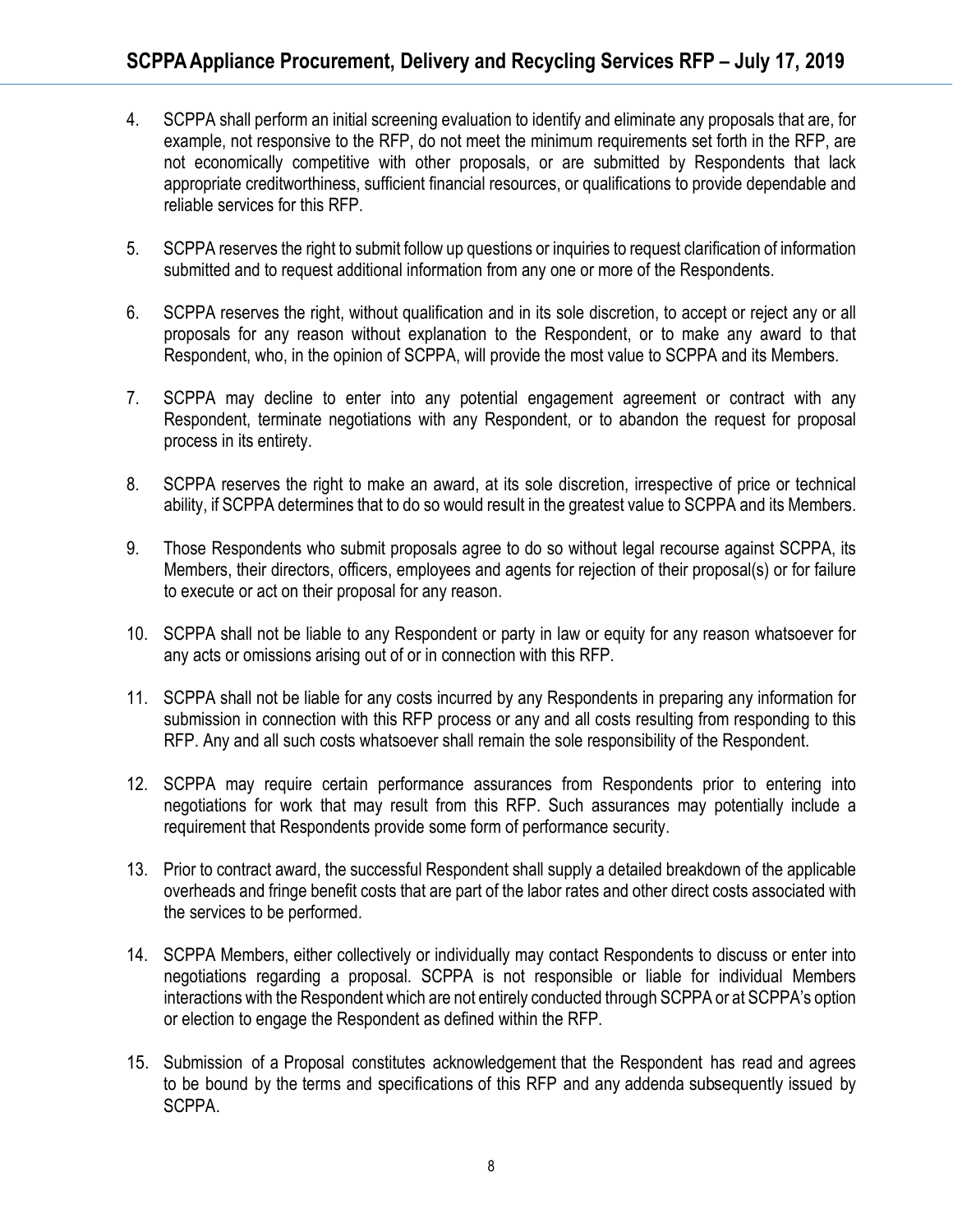- 16. Information in this RFP is accurate to the best of SCPPA's and its Members' knowledge but is not guaranteed to be correct. Respondents are expected to complete all of their due diligence activities prior to entering into any final contract negotiations with SCPPA.
- 17. SCPPA reserves the right to reject any Proposal for any reason without cause. SCPPA reserves the right to enter into relationships with more than one Respondent, can choose not to proceed with any Respondent with respect to one or more categories of services, and can choose to suspend this RFP or to issue a new RFP that would supersede and replace this RFP.

## **VII. Additional Requirements for Proposal**

- **1. Consideration of Responses:** Submitted proposals should be prepared simply and economically, without the inclusion of unnecessary promotional materials. Proposals should be submitted on recycled paper that has a minimum of thirty percent (30%) post-consumer recycled content and duplex copied (double-sided pages) where possible.
- **2. Insurance, Licensing, or other Certification:** If selected, the Respondent will be required to maintain sufficient insurance, licenses, or other required certifications for the type of work being performed. SCPPA or its Members may require specific insurance coverage to be established and maintained during the course of work and as a condition of award or continuation of contract.
- **3. Non-Discrimination/Equal Employment Practices/Affirmative Action Plan:** If selected, the Respondent and each of its known subcontractors may be required to complete and file an acceptable Affirmative Action Plan. The Affirmative Action Plan may be set forth in the form required as a business practice by the Department of Water and Power of the City of Los Angeles which is SCPPA's largest Member.
- **4. Living Wage Ordinance:** If selected, the Respondent may be required to comply with the applicable provisions of the City of Los Angles Living Wage Ordinance and the City of Los Angeles Service Contract Workers Retention Ordinance. The Living Wage Ordinance provisions are found in Section 10.36 of the Los Angeles City Administrative Code; and the Service Contract Workers Retention Ordinance are found in Section 10.37 of the Los Angeles Administrative Code (SCWRO/LWO).
- **5. Prevailing Wage Rates:** If selected, the Respondent will be required to conform to prevailing wage rates applicable to the location(s) where any work is being performed. Workers shall be paid not less than prevailing wages pursuant to determinations of the Director of Industrial Relations as applicable in accordance with the California Labor Code. To access the most current information on effective determination rates, Respondent shall contact:

Department of Industrial Relations Division of Labor Statistics and Research PO Box 420603, San Francisco, CA 94142-0603 Division Office Telephone: (415) 703-4780 Prevailing Wage Unit Telephone: (415) 703-4774 Web:<http://www.dir.ca.gov/dlsr/DPreWageDetermination.htm>